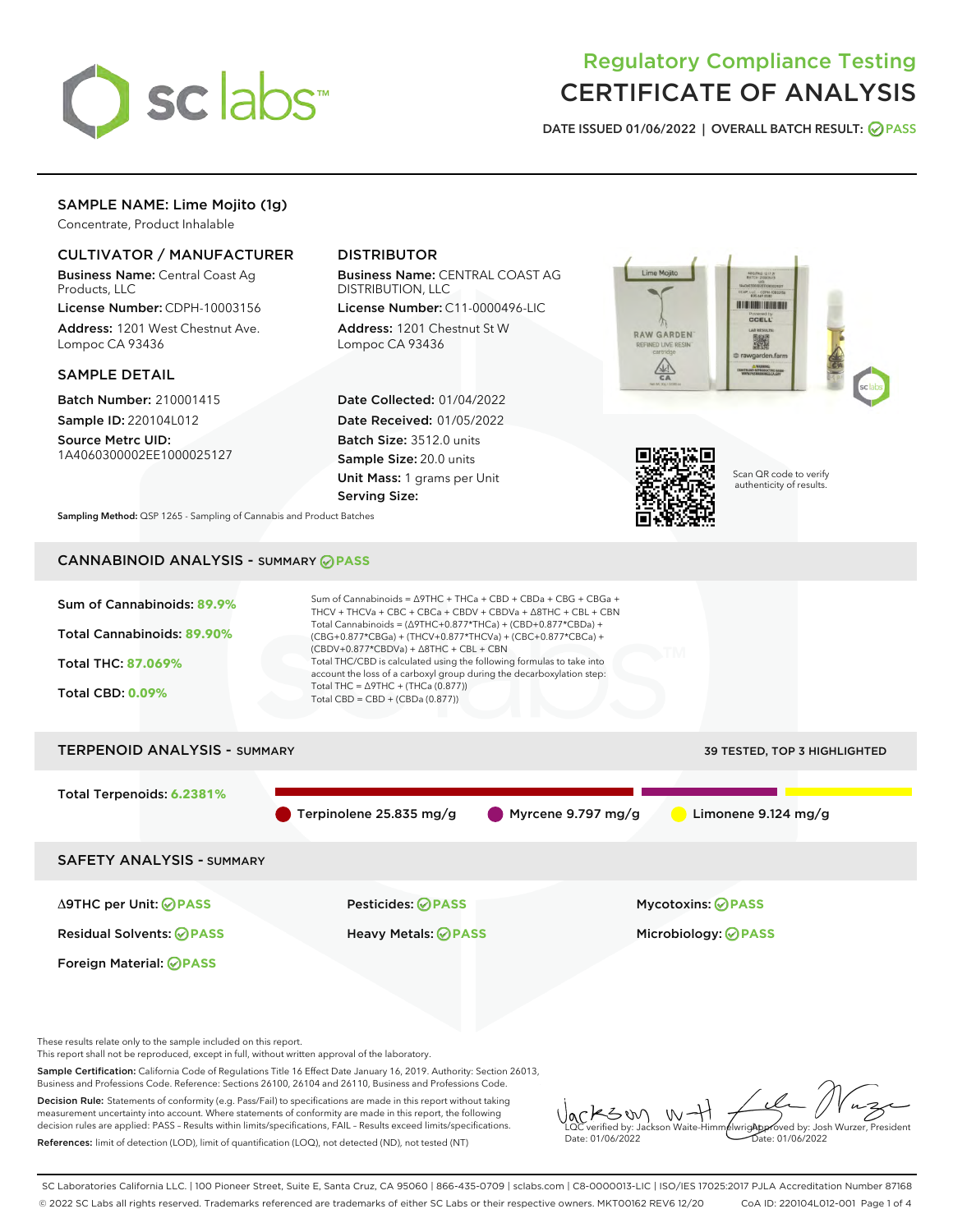

Terpene analysis utilizing gas chromatography-flame ionization detection (GC-



LIME MOJITO (1G) | DATE ISSUED 01/06/2022 | OVERALL BATCH RESULT: @ PASS

TERPENOID TEST RESULTS - 01/06/2022

FID). **Method:** QSP 1192 - Analysis of Terpenoids by GC-FID

#### CANNABINOID TEST RESULTS - 01/05/2022 2 PASS

Tested by high-performance liquid chromatography with diode-array detection (HPLC-DAD). **Method:** QSP 1157 - Analysis of Cannabinoids by HPLC-DAD

#### TOTAL CANNABINOIDS: **89.90%**

Total Cannabinoids (Total THC) + (Total CBD) + (Total CBG) + (Total THCV) + (Total CBC) + (Total CBDV) + ∆8THC + CBL + CBN

TOTAL THC: **87.069%** Total THC (∆9THC+0.877\*THCa)

TOTAL CBD: **0.09%**

Total CBD (CBD+0.877\*CBDa)

TOTAL CBG: 2.026% Total CBG (CBG+0.877\*CBGa)

TOTAL THCV: 0.45% Total THCV (THCV+0.877\*THCVa)

TOTAL CBC: ND Total CBC (CBC+0.877\*CBCa)

TOTAL CBDV: ND Total CBDV (CBDV+0.877\*CBDVa)

| <b>COMPOUND</b>  | LOD/LOQ<br>(mg/g)          | <b>MEASUREMENT</b><br><b>UNCERTAINTY</b><br>(mg/g) | <b>RESULT</b><br>(mg/g) | <b>RESULT</b><br>(%) |
|------------------|----------------------------|----------------------------------------------------|-------------------------|----------------------|
| Δ9THC            | 0.06 / 0.26                | ±29.952                                            | 870.69                  | 87.069               |
| <b>CBG</b>       | 0.06/0.19                  | ±0.798                                             | 20.26                   | 2.026                |
| <b>THCV</b>      | 0.1/0.2                    | ±0.22                                              | 4.5                     | 0.45                 |
| $\triangle$ 8THC | 0.1/0.4                    | ±0.14                                              | 1.7                     | 0.17                 |
| <b>CBN</b>       | 0.1 / 0.3                  | ±0.07                                              | 1.0                     | 0.10                 |
| <b>CBD</b>       | 0.07/0.29                  | ±0.042                                             | 0.90                    | 0.090                |
| <b>THCa</b>      | 0.05/0.14                  | N/A                                                | <b>ND</b>               | <b>ND</b>            |
| <b>THCVa</b>     | 0.07 / 0.20                | N/A                                                | <b>ND</b>               | <b>ND</b>            |
| <b>CBDa</b>      | 0.02/0.19                  | N/A                                                | <b>ND</b>               | <b>ND</b>            |
| <b>CBDV</b>      | 0.04 / 0.15                | N/A                                                | <b>ND</b>               | <b>ND</b>            |
| <b>CBDVa</b>     | 0.03/0.53                  | N/A                                                | <b>ND</b>               | <b>ND</b>            |
| <b>CBGa</b>      | 0.1/0.2                    | N/A                                                | <b>ND</b>               | <b>ND</b>            |
| <b>CBL</b>       | 0.06 / 0.24                | N/A                                                | <b>ND</b>               | <b>ND</b>            |
| <b>CBC</b>       | 0.2 / 0.5                  | N/A                                                | <b>ND</b>               | <b>ND</b>            |
| <b>CBCa</b>      | 0.07 / 0.28                | N/A                                                | <b>ND</b>               | <b>ND</b>            |
|                  | <b>SUM OF CANNABINOIDS</b> |                                                    | 899.0 mg/g              | 89.9%                |

#### **UNIT MASS: 1 grams per Unit**

| ∆9THC per Unit                         | 1120 per-package limit | 870.69 mg/unit | <b>PASS</b> |
|----------------------------------------|------------------------|----------------|-------------|
| <b>Total THC per Unit</b>              |                        | 870.69 mg/unit |             |
| <b>CBD per Unit</b>                    |                        | $0.90$ mg/unit |             |
| <b>Total CBD per Unit</b>              |                        | $0.90$ mg/unit |             |
| <b>Sum of Cannabinoids</b><br>per Unit |                        | 899.0 mg/unit  |             |
| <b>Total Cannabinoids</b><br>per Unit  |                        | 899.0 mg/unit  |             |

| <b>COMPOUND</b>        | LOD/LOQ<br>(mg/g) | <b>MEASUREMENT</b><br><b>UNCERTAINTY</b><br>(mg/g) | <b>RESULT</b><br>(mg/g)                          | <b>RESULT</b><br>(%) |
|------------------------|-------------------|----------------------------------------------------|--------------------------------------------------|----------------------|
| Terpinolene            | 0.008 / 0.026     | ±0.5296                                            | 25.835                                           | 2.5835               |
| <b>Myrcene</b>         | 0.008 / 0.025     | ±0.1264                                            | 9.797                                            | 0.9797               |
| Limonene               | 0.005 / 0.016     | ±0.1305                                            | 9.124                                            | 0.9124               |
| $\beta$ Caryophyllene  | 0.004 / 0.012     | ±0.1757                                            | 4.934                                            | 0.4934               |
| $\beta$ Pinene         | 0.004 / 0.014     | ±0.0268                                            | 2.329                                            | 0.2329               |
| Linalool               | 0.009 / 0.032     | ±0.0553                                            | 1.454                                            | 0.1454               |
| $\alpha$ Pinene        | 0.005 / 0.017     | ±0.0117                                            | 1.360                                            | 0.1360               |
| $\alpha$ Humulene      | 0.009/0.029       | ±0.0374                                            | 1.164                                            | 0.1164               |
| $\alpha$ Phellandrene  | 0.006 / 0.020     | ±0.0115                                            | 0.846                                            | 0.0846               |
| <b>Terpineol</b>       | 0.016 / 0.055     | ±0.0463                                            | 0.754                                            | 0.0754               |
| Fenchol                | 0.010 / 0.034     | ±0.0291                                            | 0.752                                            | 0.0752               |
| 3 Carene               | 0.005 / 0.018     | ±0.0097                                            | 0.684                                            | 0.0684               |
| $\alpha$ Terpinene     | 0.005 / 0.017     | ±0.0101                                            | 0.679                                            | 0.0679               |
| $\gamma$ Terpinene     | 0.006 / 0.018     | ±0.0088                                            | 0.508                                            | 0.0508               |
| Ocimene                | 0.011 / 0.038     | ±0.0154                                            | 0.480                                            | 0.0480               |
| trans-β-Farnesene      | 0.008 / 0.025     | ±0.0155                                            | 0.437                                            | 0.0437               |
| Nerolidol              | 0.009 / 0.028     | ±0.0142                                            | 0.225                                            | 0.0225               |
| <b>Borneol</b>         | 0.005 / 0.016     | ±0.0059                                            | 0.140                                            | 0.0140               |
| Camphene               | 0.005 / 0.015     | ±0.0016                                            | 0.139                                            | 0.0139               |
| Sabinene               | 0.004 / 0.014     | ±0.0014                                            | 0.113                                            | 0.0113               |
| Geraniol               | 0.002 / 0.007     | ±0.0042                                            | 0.096                                            | 0.0096               |
| Eucalyptol             | 0.006 / 0.018     | ±0.0021                                            | 0.082                                            | 0.0082               |
| $\alpha$ Bisabolol     | 0.008 / 0.026     | ±0.0039                                            | 0.073                                            | 0.0073               |
| p-Cymene               | 0.005 / 0.016     | ±0.0017                                            | 0.063                                            | 0.0063               |
| Guaiol                 | 0.009 / 0.030     | ±0.0025                                            | 0.053                                            | 0.0053               |
| Valencene              | 0.009 / 0.030     | ±0.0035                                            | 0.051                                            | 0.0051               |
| $\alpha$ Cedrene       | 0.005 / 0.016     | ±0.0015                                            | 0.049                                            | 0.0049               |
| Caryophyllene<br>Oxide | 0.010 / 0.033     | ±0.0023                                            | 0.049                                            | 0.0049               |
| Fenchone               | 0.009 / 0.028     | ±0.0012                                            | 0.041                                            | 0.0041               |
| Sabinene Hydrate       | 0.006 / 0.022     | ±0.0015                                            | 0.038                                            | 0.0038               |
| Citronellol            | 0.003 / 0.010     | ±0.0016                                            | 0.032                                            | 0.0032               |
| Camphor                | 0.006 / 0.019     | N/A                                                | <loq< th=""><th><math>&lt;</math>LOQ</th></loq<> | $<$ LOQ              |
| Nerol                  | 0.003 / 0.011     | N/A                                                | <loq< th=""><th><loq< th=""></loq<></th></loq<>  | <loq< th=""></loq<>  |
| (-)-Isopulegol         | 0.005 / 0.016     | N/A                                                | ND                                               | ND                   |
| Isoborneol             | 0.004 / 0.012     | N/A                                                | <b>ND</b>                                        | ND                   |
| Menthol                | 0.008 / 0.025     | N/A                                                | <b>ND</b>                                        | ND                   |
| R-(+)-Pulegone         | 0.003 / 0.011     | N/A                                                | ND                                               | ND                   |
| <b>Geranyl Acetate</b> | 0.004 / 0.014     | N/A                                                | <b>ND</b>                                        | ND                   |
| Cedrol                 | 0.008 / 0.027     | N/A                                                | <b>ND</b>                                        | ND                   |

TOTAL TERPENOIDS 62.381 mg/g 6.2381%

SC Laboratories California LLC. | 100 Pioneer Street, Suite E, Santa Cruz, CA 95060 | 866-435-0709 | sclabs.com | C8-0000013-LIC | ISO/IES 17025:2017 PJLA Accreditation Number 87168 © 2022 SC Labs all rights reserved. Trademarks referenced are trademarks of either SC Labs or their respective owners. MKT00162 REV6 12/20 CoA ID: 220104L012-001 Page 2 of 4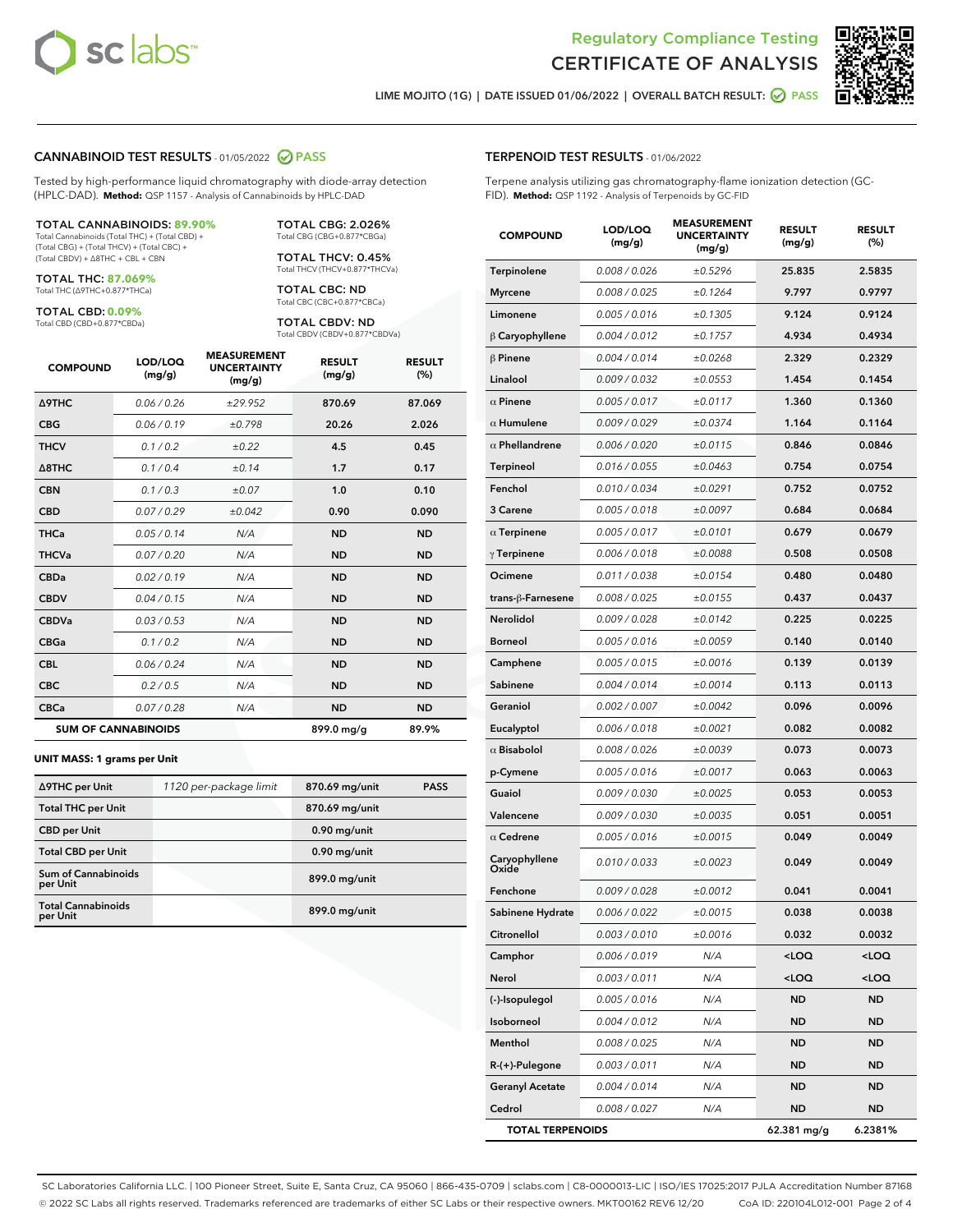



LIME MOJITO (1G) | DATE ISSUED 01/06/2022 | OVERALL BATCH RESULT:  $\bigcirc$  PASS

# CATEGORY 1 PESTICIDE TEST RESULTS - 01/06/2022 2 PASS

Pesticide and plant growth regulator analysis utilizing high-performance liquid chromatography-mass spectrometry (HPLC-MS) or gas chromatography-mass spectrometry (GC-MS). \*GC-MS utilized where indicated. **Method:** QSP 1212 - Analysis of Pesticides and Mycotoxins by LC-MS or QSP 1213 - Analysis of Pesticides by GC-MS

| <b>COMPOUND</b>             | LOD/LOQ<br>$(\mu g/g)$ | <b>ACTION</b><br><b>LIMIT</b><br>$(\mu g/g)$ | <b>MEASUREMENT</b><br><b>UNCERTAINTY</b><br>$(\mu g/g)$ | <b>RESULT</b><br>$(\mu g/g)$ | <b>RESULT</b> |
|-----------------------------|------------------------|----------------------------------------------|---------------------------------------------------------|------------------------------|---------------|
| Aldicarb                    | 0.03 / 0.08            | $\ge$ LOD                                    | N/A                                                     | <b>ND</b>                    | <b>PASS</b>   |
| Carbofuran                  | 0.02 / 0.05            | $\geq$ LOD                                   | N/A                                                     | <b>ND</b>                    | <b>PASS</b>   |
| Chlordane*                  | 0.03 / 0.08            | $\ge$ LOD                                    | N/A                                                     | <b>ND</b>                    | <b>PASS</b>   |
| Chlorfenapyr*               | 0.03/0.10              | $\ge$ LOD                                    | N/A                                                     | <b>ND</b>                    | <b>PASS</b>   |
| Chlorpyrifos                | 0.02 / 0.06            | $\ge$ LOD                                    | N/A                                                     | <b>ND</b>                    | <b>PASS</b>   |
| Coumaphos                   | 0.02 / 0.07            | $\ge$ LOD                                    | N/A                                                     | <b>ND</b>                    | <b>PASS</b>   |
| Daminozide                  | 0.02 / 0.07            | $\ge$ LOD                                    | N/A                                                     | <b>ND</b>                    | <b>PASS</b>   |
| <b>DDVP</b><br>(Dichlorvos) | 0.03/0.09              | $\ge$ LOD                                    | N/A                                                     | <b>ND</b>                    | <b>PASS</b>   |
| Dimethoate                  | 0.03 / 0.08            | $>$ LOD                                      | N/A                                                     | <b>ND</b>                    | <b>PASS</b>   |
| Ethoprop(hos)               | 0.03/0.10              | $\ge$ LOD                                    | N/A                                                     | <b>ND</b>                    | <b>PASS</b>   |
| Etofenprox                  | 0.02/0.06              | $>$ LOD                                      | N/A                                                     | <b>ND</b>                    | <b>PASS</b>   |
| Fenoxycarb                  | 0.03 / 0.08            | $\geq$ LOD                                   | N/A                                                     | <b>ND</b>                    | <b>PASS</b>   |
| Fipronil                    | 0.03 / 0.08            | $>$ LOD                                      | N/A                                                     | <b>ND</b>                    | <b>PASS</b>   |
| Imazalil                    | 0.02 / 0.06            | $\ge$ LOD                                    | N/A                                                     | <b>ND</b>                    | <b>PASS</b>   |
| <b>Methiocarb</b>           | 0.02 / 0.07            | $\ge$ LOD                                    | N/A                                                     | <b>ND</b>                    | <b>PASS</b>   |
| Methyl<br>parathion         | 0.03/0.10              | $\ge$ LOD                                    | N/A                                                     | <b>ND</b>                    | <b>PASS</b>   |
| <b>Mevinphos</b>            | 0.03/0.09              | $\ge$ LOD                                    | N/A                                                     | <b>ND</b>                    | <b>PASS</b>   |
| Paclobutrazol               | 0.02 / 0.05            | $\ge$ LOD                                    | N/A                                                     | <b>ND</b>                    | <b>PASS</b>   |
| Propoxur                    | 0.03/0.09              | $\ge$ LOD                                    | N/A                                                     | <b>ND</b>                    | <b>PASS</b>   |
| Spiroxamine                 | 0.03 / 0.08            | $\ge$ LOD                                    | N/A                                                     | <b>ND</b>                    | <b>PASS</b>   |
| <b>Thiacloprid</b>          | 0.03/0.10              | $\ge$ LOD                                    | N/A                                                     | <b>ND</b>                    | <b>PASS</b>   |

#### CATEGORY 2 PESTICIDE TEST RESULTS - 01/06/2022 2 PASS

| <b>COMPOUND</b>          | LOD/LOO<br>$(\mu g/g)$ | <b>ACTION</b><br>LIMIT<br>$(\mu g/g)$ | <b>MEASUREMENT</b><br><b>UNCERTAINTY</b><br>$(\mu g/g)$ | <b>RESULT</b><br>$(\mu g/g)$ | <b>RESULT</b> |
|--------------------------|------------------------|---------------------------------------|---------------------------------------------------------|------------------------------|---------------|
| Abamectin                | 0.03/0.10              | 0.1                                   | N/A                                                     | <b>ND</b>                    | <b>PASS</b>   |
| Acephate                 | 0.02/0.07              | 0.1                                   | N/A                                                     | <b>ND</b>                    | <b>PASS</b>   |
| Acequinocyl              | 0.02/0.07              | 0.1                                   | N/A                                                     | <b>ND</b>                    | <b>PASS</b>   |
| Acetamiprid              | 0.02/0.05              | 0.1                                   | N/A                                                     | <b>ND</b>                    | <b>PASS</b>   |
| Azoxystrobin             | 0.02/0.07              | 0.1                                   | N/A                                                     | <b>ND</b>                    | <b>PASS</b>   |
| <b>Bifenazate</b>        | 0.01 / 0.04            | 0.1                                   | N/A                                                     | <b>ND</b>                    | <b>PASS</b>   |
| <b>Bifenthrin</b>        | 0.02 / 0.05            | 3                                     | N/A                                                     | <b>ND</b>                    | <b>PASS</b>   |
| <b>Boscalid</b>          | 0.03/0.09              | 0.1                                   | N/A                                                     | <b>ND</b>                    | <b>PASS</b>   |
| Captan                   | 0.19/0.57              | 0.7                                   | N/A                                                     | <b>ND</b>                    | <b>PASS</b>   |
| Carbaryl                 | 0.02/0.06              | 0.5                                   | N/A                                                     | <b>ND</b>                    | <b>PASS</b>   |
| Chlorantranilip-<br>role | 0.04/0.12              | 10                                    | N/A                                                     | <b>ND</b>                    | <b>PASS</b>   |
| Clofentezine             | 0.03/0.09              | 0.1                                   | N/A                                                     | <b>ND</b>                    | <b>PASS</b>   |

# CATEGORY 2 PESTICIDE TEST RESULTS - 01/06/2022 continued

| <b>COMPOUND</b>               | LOD/LOQ<br>(µg/g) | <b>ACTION</b><br><b>LIMIT</b><br>$(\mu g/g)$ | <b>MEASUREMENT</b><br><b>UNCERTAINTY</b><br>$(\mu g/g)$ | <b>RESULT</b><br>(µg/g) | <b>RESULT</b> |
|-------------------------------|-------------------|----------------------------------------------|---------------------------------------------------------|-------------------------|---------------|
| Cyfluthrin                    | 0.12 / 0.38       | $\overline{c}$                               | N/A                                                     | <b>ND</b>               | <b>PASS</b>   |
| Cypermethrin                  | 0.11 / 0.32       | 1                                            | N/A                                                     | ND                      | <b>PASS</b>   |
| Diazinon                      | 0.02 / 0.05       | 0.1                                          | N/A                                                     | ND                      | <b>PASS</b>   |
| Dimethomorph                  | 0.03 / 0.09       | 2                                            | N/A                                                     | ND                      | <b>PASS</b>   |
| Etoxazole                     | 0.02 / 0.06       | 0.1                                          | N/A                                                     | <b>ND</b>               | <b>PASS</b>   |
| Fenhexamid                    | 0.03 / 0.09       | 0.1                                          | N/A                                                     | <b>ND</b>               | <b>PASS</b>   |
| Fenpyroximate                 | 0.02 / 0.06       | 0.1                                          | N/A                                                     | ND                      | <b>PASS</b>   |
| Flonicamid                    | 0.03 / 0.10       | 0.1                                          | N/A                                                     | ND                      | <b>PASS</b>   |
| Fludioxonil                   | 0.03 / 0.10       | 0.1                                          | N/A                                                     | <b>ND</b>               | <b>PASS</b>   |
| Hexythiazox                   | 0.02 / 0.07       | 0.1                                          | N/A                                                     | ND                      | <b>PASS</b>   |
| Imidacloprid                  | 0.04 / 0.11       | 5                                            | N/A                                                     | ND                      | <b>PASS</b>   |
| Kresoxim-methyl               | 0.02 / 0.07       | 0.1                                          | N/A                                                     | <b>ND</b>               | <b>PASS</b>   |
| <b>Malathion</b>              | 0.03 / 0.09       | 0.5                                          | N/A                                                     | ND                      | <b>PASS</b>   |
| Metalaxyl                     | 0.02 / 0.07       | $\overline{c}$                               | N/A                                                     | ND                      | <b>PASS</b>   |
| Methomyl                      | 0.03 / 0.10       | 1                                            | N/A                                                     | <b>ND</b>               | <b>PASS</b>   |
| Myclobutanil                  | 0.03 / 0.09       | 0.1                                          | N/A                                                     | ND                      | <b>PASS</b>   |
| Naled                         | 0.02 / 0.07       | 0.1                                          | N/A                                                     | ND                      | <b>PASS</b>   |
| Oxamyl                        | 0.04 / 0.11       | 0.5                                          | N/A                                                     | ND                      | <b>PASS</b>   |
| Pentachloronitro-<br>benzene* | 0.03 / 0.09       | 0.1                                          | N/A                                                     | ND                      | <b>PASS</b>   |
| Permethrin                    | 0.04 / 0.12       | 0.5                                          | N/A                                                     | <b>ND</b>               | <b>PASS</b>   |
| Phosmet                       | 0.03 / 0.10       | 0.1                                          | N/A                                                     | <b>ND</b>               | <b>PASS</b>   |
| Piperonylbu-<br>toxide        | 0.02 / 0.07       | 3                                            | N/A                                                     | ND                      | <b>PASS</b>   |
| Prallethrin                   | 0.03 / 0.08       | 0.1                                          | N/A                                                     | <b>ND</b>               | <b>PASS</b>   |
| Propiconazole                 | 0.02 / 0.07       | 0.1                                          | N/A                                                     | ND                      | <b>PASS</b>   |
| Pyrethrins                    | 0.04 / 0.12       | 0.5                                          | N/A                                                     | ND                      | <b>PASS</b>   |
| Pyridaben                     | 0.02 / 0.07       | 0.1                                          | N/A                                                     | ND                      | <b>PASS</b>   |
| Spinetoram                    | 0.02 / 0.07       | 0.1                                          | N/A                                                     | ND                      | <b>PASS</b>   |
| Spinosad                      | 0.02 / 0.07       | 0.1                                          | N/A                                                     | ND                      | <b>PASS</b>   |
| Spiromesifen                  | 0.02 / 0.05       | 0.1                                          | N/A                                                     | <b>ND</b>               | <b>PASS</b>   |
| Spirotetramat                 | 0.02 / 0.06       | 0.1                                          | N/A                                                     | ND                      | <b>PASS</b>   |
| Tebuconazole                  | 0.02 / 0.07       | 0.1                                          | N/A                                                     | ND                      | <b>PASS</b>   |
| Thiamethoxam                  | 0.03 / 0.10       | 5                                            | N/A                                                     | <b>ND</b>               | <b>PASS</b>   |
| Trifloxystrobin               | 0.03 / 0.08       | 0.1                                          | N/A                                                     | <b>ND</b>               | <b>PASS</b>   |

SC Laboratories California LLC. | 100 Pioneer Street, Suite E, Santa Cruz, CA 95060 | 866-435-0709 | sclabs.com | C8-0000013-LIC | ISO/IES 17025:2017 PJLA Accreditation Number 87168 © 2022 SC Labs all rights reserved. Trademarks referenced are trademarks of either SC Labs or their respective owners. MKT00162 REV6 12/20 CoA ID: 220104L012-001 Page 3 of 4